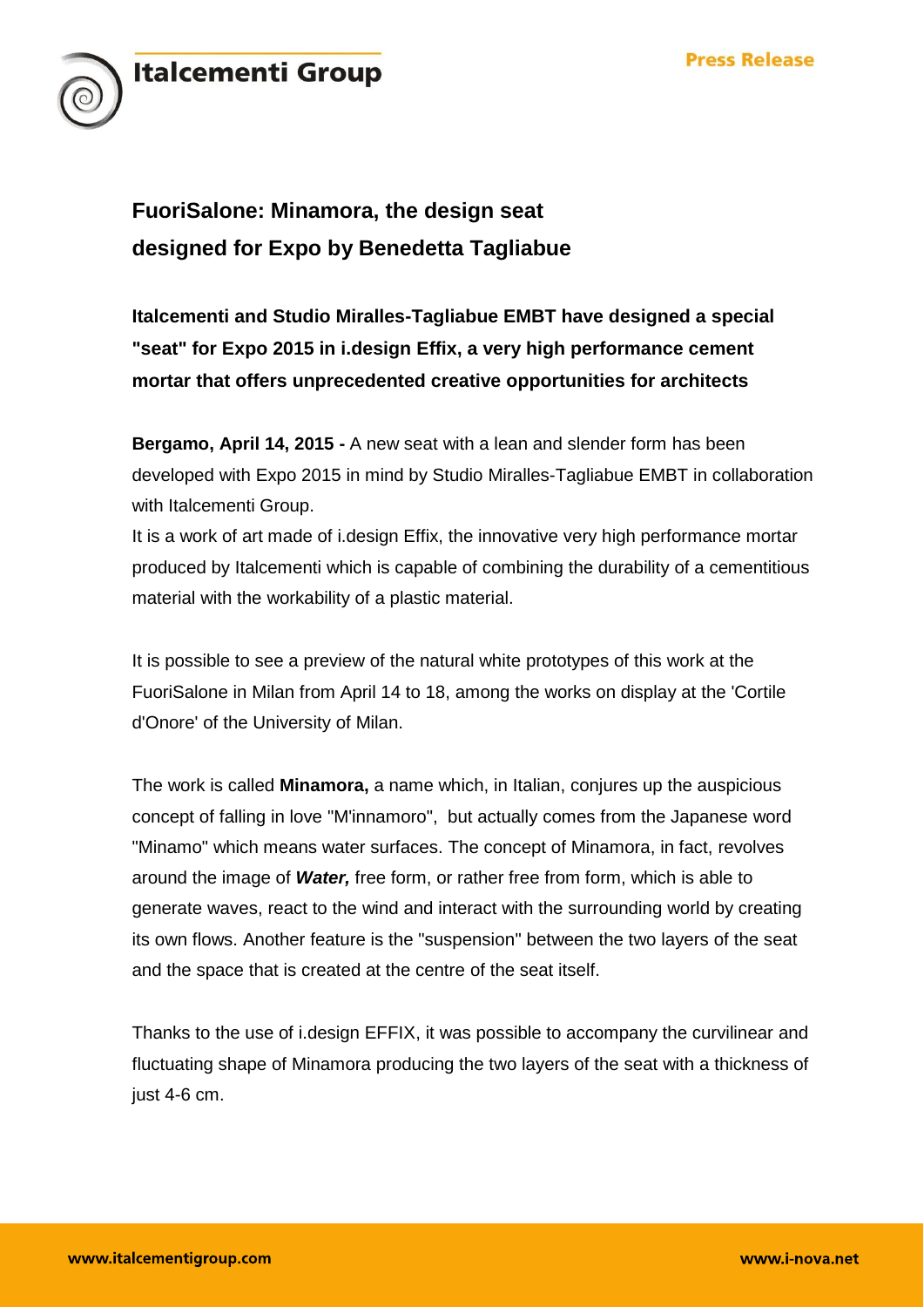And, as studio EMBT cares to emphasise "*we deliberately designed and engineered an alternation of voids to give people who sit on these benches the feeling of being surrounded by water surfaces."*

i.design EFFIX provides added value to the architectural projects for interiors and exteriors in urban environments: facilities for design stores, private residences, corporate offices as well as public amenities. The material is easy to work, making it particularly suitable for the construction of small prestigious architectural elements, streamline, slender, and with smooth or worked finishes. Plasticity and performance that allow it to tackle difficult new challenges, such as the **Italian Pavilion at Expo 2015.**The biodynamic cement used for the outer rendering of the building is, in fact, a new formulation material and a direct "descendant" of i.design Effix.

#### **Benedetta Tagliabue - Studio EMBT**

Benedetta Tagliabue graduated in architecture at IUAV in Venice is the owner of the international architecture studio Miralles Tagliabue EMBT, founded in 1994 in collaboration with Enric Miralles with headquarters in Barcelona and, since 2010, in Shanghai. Among her most renowned projects: the Scottish Parliament Building in Edinburgh, the Diagonal Mar Park, the Santa Caterina market in Barcelona, the University Campus of Vigo and the Spanish Pavilion for the Shanghai World Expo 2010, winner of the prestigious international RIBA award as "Best International Building of 2011". The studio is currently working on the construction of the Business School at the University of Fudan in Shanghai, office towers in Taiwan and Taichung, the public spaces in the HafenCity district of Hamburg and Paris metro station of Clichy-Montfermeil (1st prize in the international design competition).Studio EMBT focuses on the architectonic design and public spaces, requalification, industrial and interior design. Benedetta Tagliabue's architectural poetics has always paid great attention to context, receiving many international awards in the category of design and planning of public spaces. Benedetta Tagliabue is also director of the Enric Miralles Foundation, established to promote the experimental architecture as envisaged by the husband and partner, Enric Miralles.

#### **ITALCEMENTI GROUP ON THE INTERNET:**

www.italcementigroup.com www.italcementi.it www.i-nova.net www.arcvision.org

Page 2